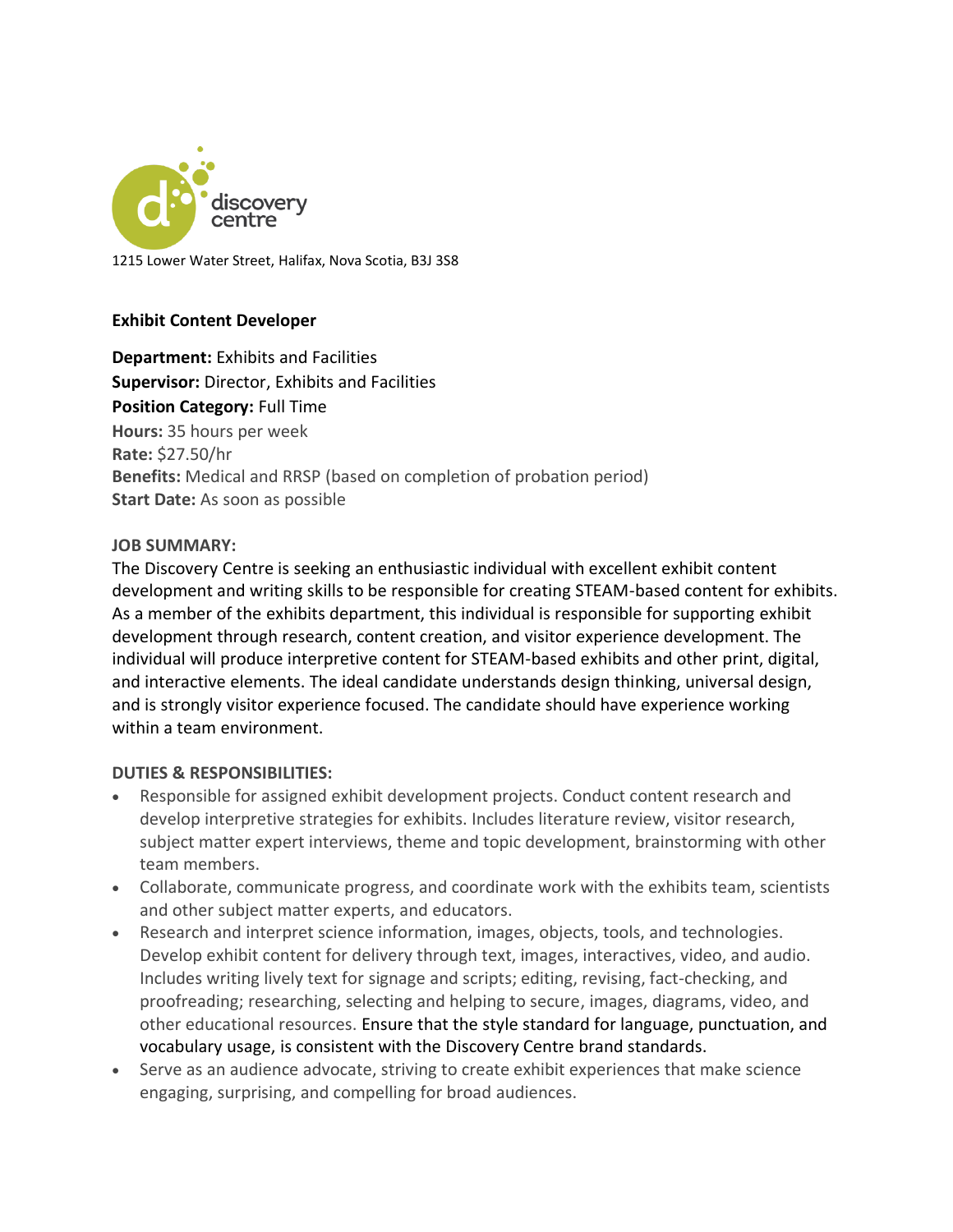- Ensure that exhibit goals, objectives, and key messages are clearly established, reviewed at specified points in the process, achieved in the exhibit, evaluated and redressed by remediation, when practical.
- Ensure timely completion of work so that exhibits are done on time and within budget.
- Stay current in exhibit development field to pursue best practices, initiate relevant partnerships, and serve new audiences.
- Perform other duties as assigned.

# **RELATIONSHIPS:**

Working in a team environment, the Exhibit Content Developer collaborates to provide exciting inquiry-based exhibit experiences for visitors of all ages. The Exhibit Content Developer will be required to collaborate with the exhibits team, Discovery Centre's marketing and sales, partnerships and education teams.

## **SUPERVISORY RESPONSIBILITY:**

The Exhibits Content Developer may be required to manage seasonal staff or volunteers.

### **PEREFORMANCE INDICATORS:**

Performance will be reviewed annually by the Director, Exhibits and Facilities.

## **QUALIFICATIONS:**

## **Education and/or Experience**

The ideal candidate will possess a combination of the following education and/or equivalent experience:

- Bachelor's degree in sciences, museum studies, or related field; Master's degree preferred.
- 3-5 years of experience in exhibit development for informal science or similar setting.
- Gifted science communicator and storyteller with demonstrated experience in research and science writing for diverse public audiences.

## **Knowledge, Skills & Abilities**

- Demonstrated knowledge of museum signage writing and the exhibit development process.
- Excellent verbal and written communication skills and ability to write clearly, concisely, and imaginatively.
- Problem-solver who can think outside the box to overcome challenges.
- Ability to work successfully in a team environment as well as independently.
- Ability to develop thematic structure for exhibits using a variety of methods and techniques that communicate concepts to general audience(s).
- Ability to read and understand scientific literature.
- Knowledge of exhibit evaluation methods in informal education settings.
- Detail-oriented, prioritize, meet tight deadlines, accurate.